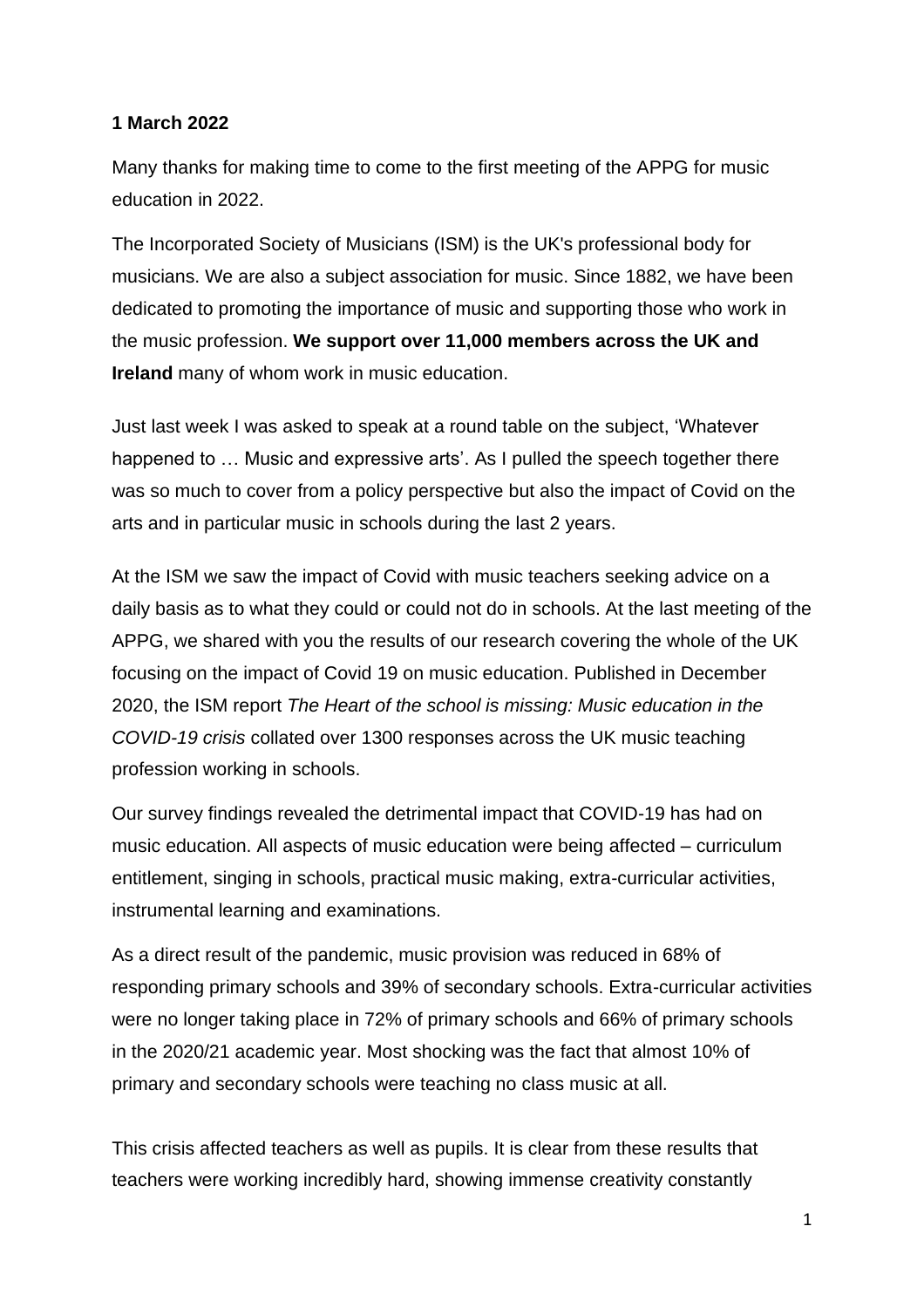adapting resources to provide continuous access to music for young people. But this extraordinary commitment came at a cost. Our findings also found that music teachers' health and well-being was being negatively impacted by the changes they were experiencing in the delivery of classroom and extra-curricular music and the amount of support they had received from their schools.

At about the same time as Covid was beginning to spread two years ago the Government ran a call for evidence from 9 February 2020 to 13 March 2020 'on music education to inform proposals for a refreshed national plan for music education.'<sup>i</sup> There are various statements in the documents and on the website which I am not going to go into in detail, but the total effect was that the purpose of the call for evidence right from the start was a bit muddled. Despite the DfE's claims in the supporting document that views were being sought on how the NPME should be revised, the Call for Evidence contains no such questions.

On 6 August 2021, the Government finally published its report on the Call for Evidence.<sup>ii</sup> The report revealed that not much has changed since the NPME was first introduced. Over a third of respondents (36%) said the Call for Evidence was the first time they'd heard of the NPME and the same number said it had been ineffective in meeting the Government's vision since 2012. Although reviews of Music Education Hubs were more positive, concerns were also raised about the challenges they face, including budget restrictions and a lack of awareness of their role. While hubs can play an extremely positive role in extending music provision this must supplement high-quality school-based music lessons, not come at its expense.

The postcode lottery of instrumental provision is still very much in evidence, the cost of learning an instrument is a still a barrier and other subjects in schools are being prioritised over music, leading to a limited number of opportunities and a lack of specialist teachers.

The Department for Education report on the Call for Evidence on the NPME also found that *'For those young people who wanted to study a music qualification but were not able to, a number of them said that they felt under pressure to choose other subjects instead or that music was not available as a GCSE or A-level option at their school.'iii*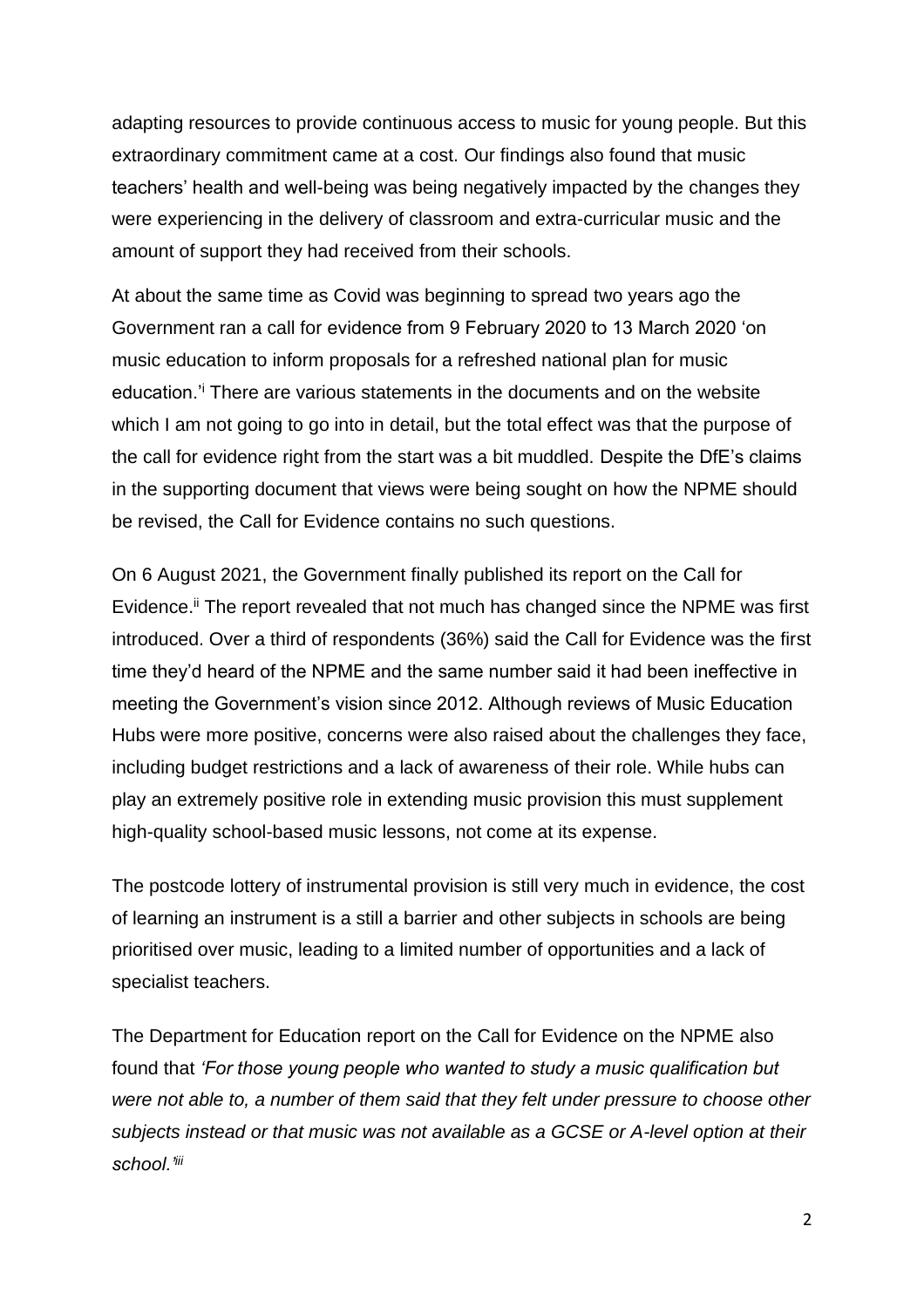The ISM in its role of a subject association has been deeply concerned about the way there has been so little consultation with the workforce as regards the contents of the refreshed National Plan. The Call for Evidence in 2020 did not ask respondents their views on how the Plan should be refreshed, ignoring the wealth of experience and suggestions at their disposal from both the classroom and peripatetic music workforce.

We have raised these concerns with the DfE because we do not believe that the refreshed NPME should be imposed on the workforce. There must be meaningful consultation. The DfE has said that there is no need for consultation because the Call for Evidence did precisely that but this is simply not the case.

Accordingly, the ISM created a survey aimed at music teachers working in primary and secondary schools and also as peris to examine the current music education provision in English schools (both curricular and extra-curricular) alongside ideas for what should be included in the refreshed Plan. Over 500 primary, secondary and peripatetic music teachers from all types of settings responded to the ISM's survey. The survey ran from 16 November 2021 to 10 January 2022.

The findings showed that unfortunately inequality in music education in England, which the NPME was meant to address, still exists – in classroom and instrumental provision, in funding, in Senior Leadership support and in the type of school pupils attend.

The results of the survey show that school-based music education provision varies greatly, with some schools offering the bare minimum and others offering a wealth of both classroom and extra-curricular experiences. It is clear that COVID-19 is still having a negative effect on some musical activities, mostly within primary settings, with extra-curricular ensembles and choirs still not having resumed in some schools. In secondary schools, teachers reported that the Key Stage 3 (KS3) curriculum continues to be narrowed, mostly in academies, either through placing music on a carousel or rota system with other subjects, or through a shortened, two-year KS3.

Classroom teachers reported struggling with a lack of funding for their departments, often having to raise additional funds through concerts in order to provide equipment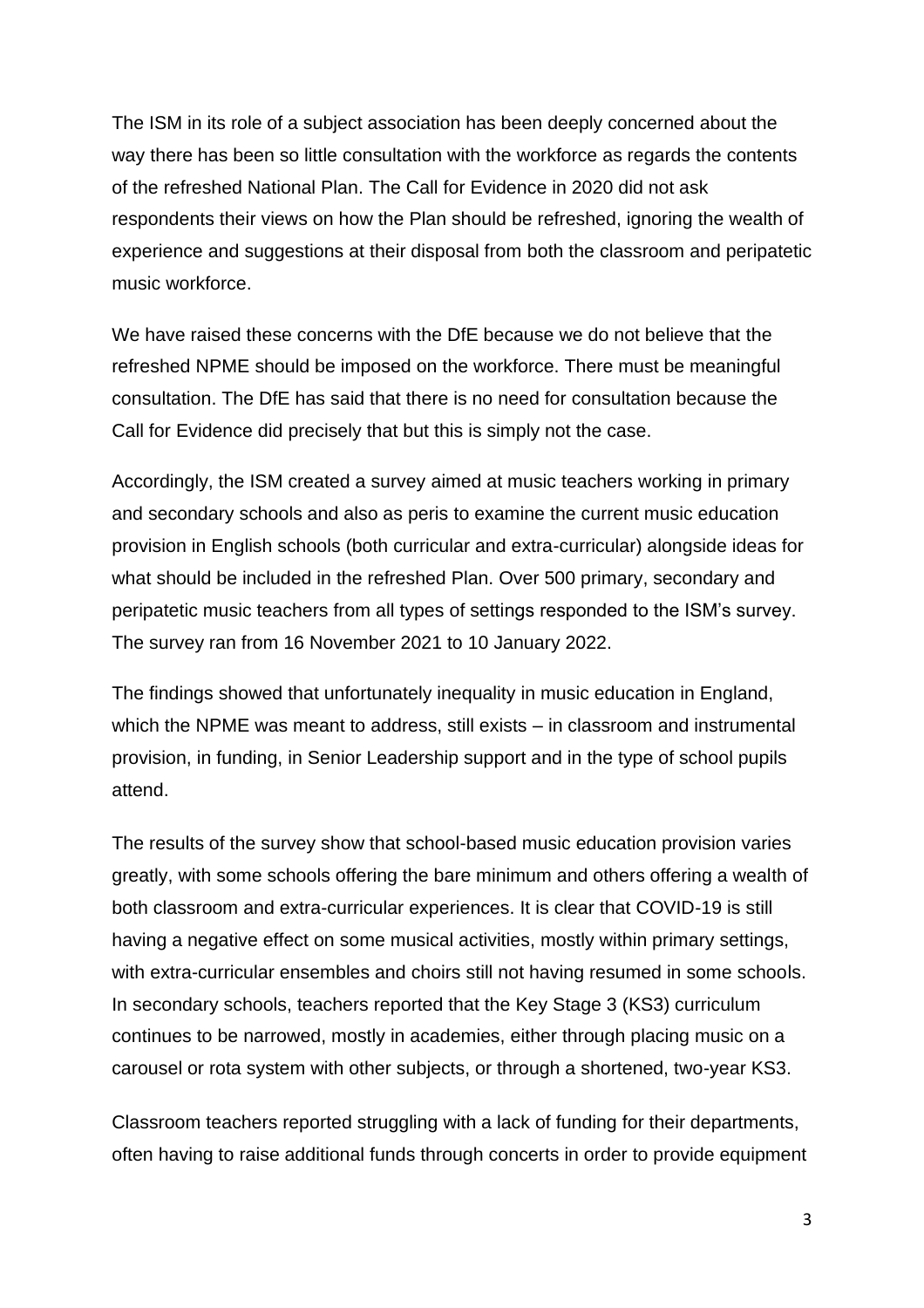and resources for their students and in some cases paying for smaller items like drumsticks themselves. Some of the comments are simply heart-breaking.

Our survey data showed that departmental mean budgets for the year for music were £1865 in maintained schools, in academies and free schools it was **£2152** and in independent schools, **£9917**. These budgets usually have to cover departmental spending for the entire year. For example, when my colleague Dr Jodie Underhill was teaching her budget (around £1500 for a school of around 650 pupils, 11-16) would have to cover all photocopying, stationary (including everything for wall displays), instruments, sundries like leads, headphones, guitar strings and drumsticks, instrument repairs, IT equipment and software, any textbooks, recording equipment, amps, microphones, workshops or visiting musicians.

Overall, **61%** of respondents said that their budget was insufficient. However, there was a stark difference between the responses from state schoolteachers and independent school teachers. **67%** of teachers working in academies and free schools and **57%** of teachers working in maintained schools said their budget was insufficient compared to just **40%** of teachers working in independent schools. Teachers reported low per-pupil spending and significant budget cuts, which they felt was limiting the learning of pupils and stifling department growth. A lack of CPD funding was also highlighted, with teachers looking at alternative routes such as training to be examiners.

These are some of the quotes from classroom music teachers:

*"Annual budget works out at £3.79 per student studying music…" "It works out at less than £1 per student in the school." "We train to be examiners to save on CPD costs."*

A large number of teachers told us that they raised additional funds through concerts or paid for items themselves. This was often to supplement budgets which only covered basic costs such as stationery. Many teachers don't receive additional pay for extra-curricular activities or for the time required to plan and deliver concerts. In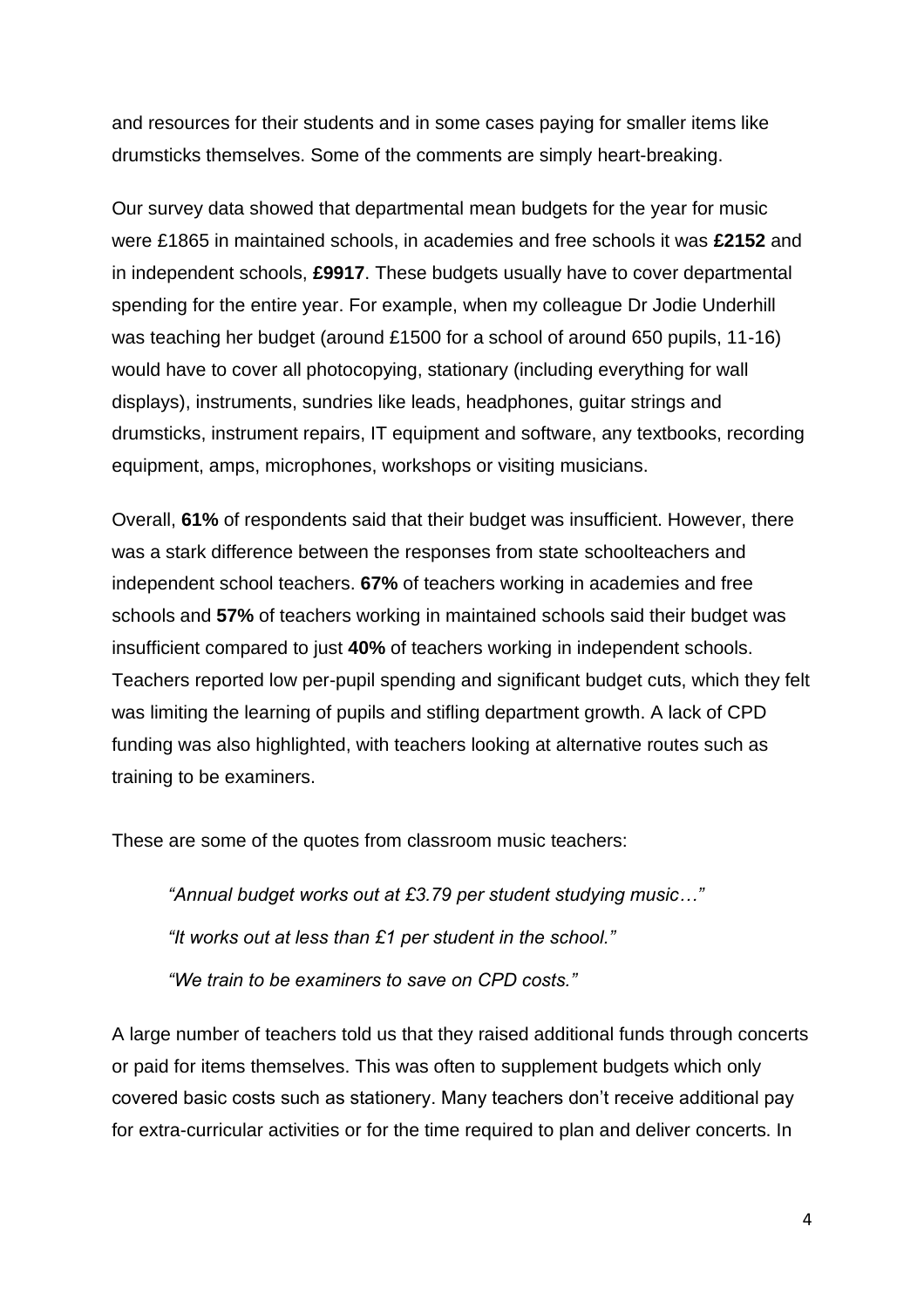these cases, they are essentially working for free to raise additional money for their departments.

*"We rely on fundraising at concerts and events…"*

*"I raise some money from concerts and I buy a lot of resources myself."*

*"Until recently we supplemented our budget through concert funds. This has recently been removed and we will no longer see the benefit of ticket/raffle proceeds."*

*"I repair as many instruments as possible at no cost."*

*"I struggle to maintain aged resources and have to pay for strings, leads, sticks etc with my own money."*

Many music departments did not have an allocated budget. In these cases, teachers had to request or bid for funding to cover what was needed.

*"We no longer have a budget but are required to bid for things we need."*

*"Budget not really given. Asked to put in orders in the hope they will be accepted. Always having to justify every little thing even if reason is obvious. Long wait times for processing."*

Teachers also expressed frustration regarding a lack of investment in IT and the associated costs for updated equipment and software as well as not being able to offer a full range of opportunities for their pupils. Many teachers reported a desire to buy in workshops or visits from professional musicians but their budget did not allow for this.

*"…[the budget] doesn't cover paying for cultural workshops, educational visits, visiting musicians etc."*

*"I'd love to invite people to lead workshops but that is too costly."*

Teachers also told us overwhelmingly that accountability measures such as the EBacc and Progress 8 have caused harm to music education, both in relation to KS3 provision, KS4 subject uptake and also post-16 options.

Peripatetic instrumental and vocal teachers echoed the experiences of their classroom colleagues in both primary and secondary schools. They noted mixed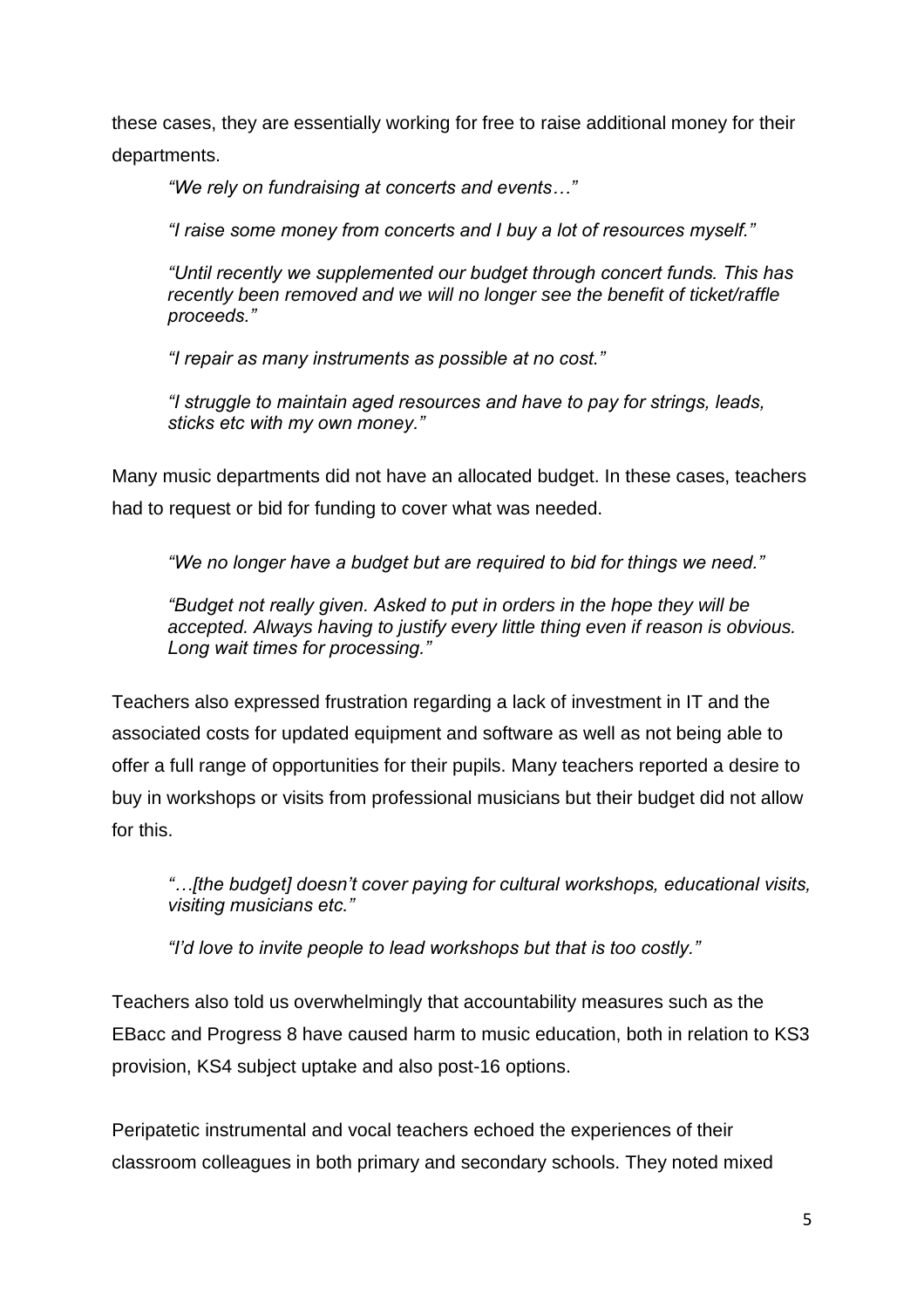provision and opportunities in primary schools including the long-term impact that COVID-19 has had, and the narrowing of the curriculum and impact of accountability measures in secondary schools. Reduced uptake of GCSE, A Level and vocational music qualifications had also led to a reduction in the number of pupils taking instrumental lessons which was directly impacting on their income.

We have also heard concerns from hubs on the latest document to come out of ACE "The Relationship between Arts Council England and Music Education Hubs 2022- 2023" which is 42 pages long and ramps up the reporting requirements on hubs from April. This document appeared two weeks ago. In particular we are concerned that although many hubs are still in recovery mode after the pandemic, none of them as far as we are aware have yet had their allocations from the DfE for the year that starts in one month's time. The level of reporting which is now being expected seems to be incredibly onerous and disproportionate. And yet hubs still don't know what their budgets are.

In relation to the NPME, our survey findings show that the majority of music teachers in our sample had not responded to the Government's call for evidence in 2020 because they were not aware of it. Of those who had read the subsequent *Report on the Call for Evidence*, most did not think it was an accurate reflection of what is currently happening in music education in the maintained sector.

Close on 100% of those who responded to the ISM's survey thought that music teachers should be consulted on the draft refreshed NPME before it is finalised. Teachers shared their thoughts on how the Plan should be refreshed and what they would like to see covered within it – a question that was not asked in the Government's Call for Evidence or of the wider music teacher community during the process of refreshing the Plan.

Themes which emerged from the data include increased, ring-fenced funding for music departments and instrumental and vocal tuition, reform of accountability measures, higher subject profile and a more inclusive and diverse curriculum. Teachers also wanted the new plan to be fully representative of Early Years, Post-18 and SEND provision and to be realistic to deliver, recognising the differences which exist between schools, funding and resources.